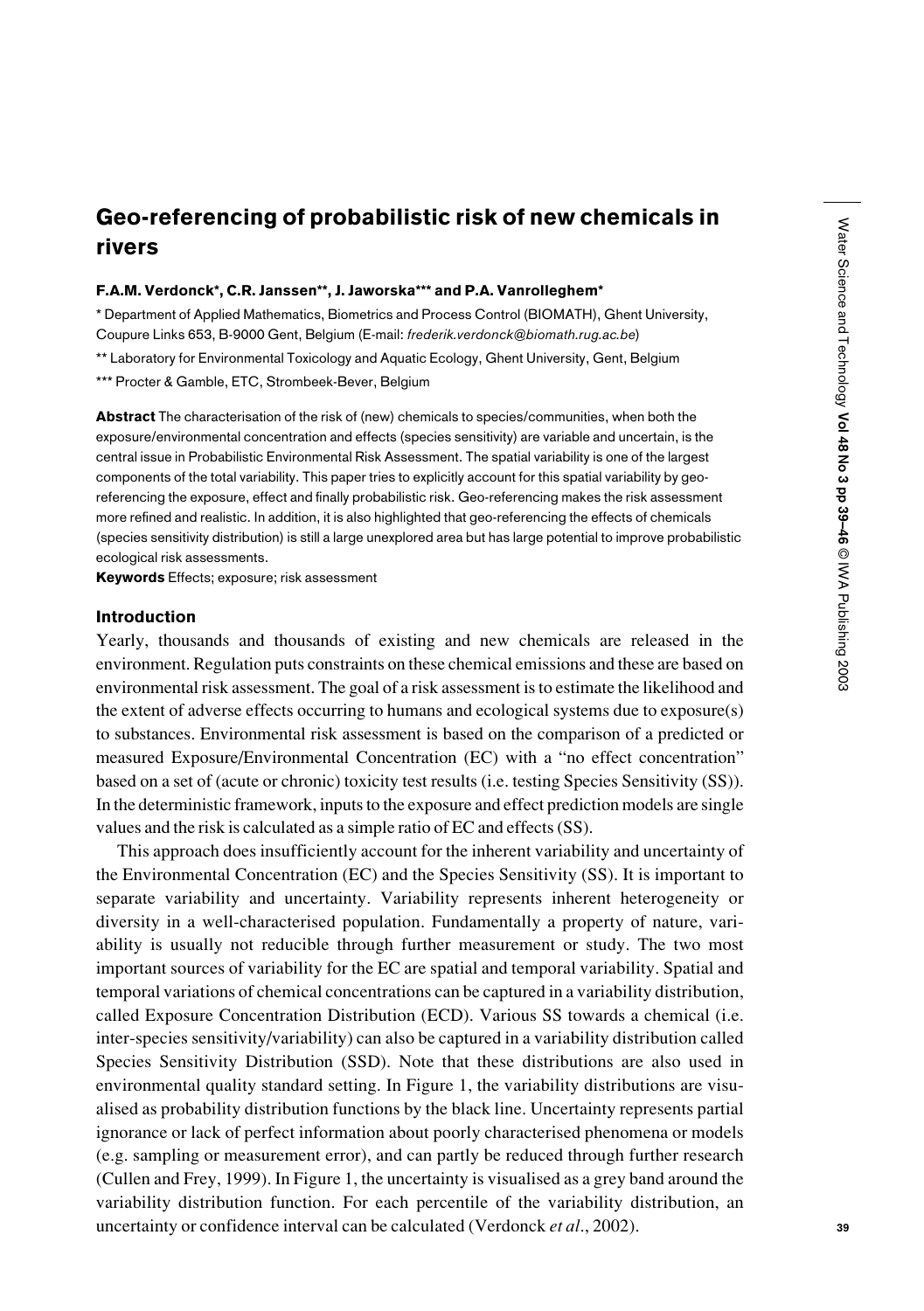The characterisation of the risk of toxicants to species, when both EC and SS are variable and uncertain, is the central issue in probabilistic environmental risk assessment. As a result, the risk is no longer a simple ratio of crisp exposure and effects measures but rather a probability. In addition, the risk probability can be accompanied with a confidence or uncertainty interval (see Figure 1). In summary, probabilistic environmental risk assessment improves transparency and credibility, it focuses data collection, it avoids worst-case assumptions, it improves decision support and, above all, it is more realistic compared to the current deterministic risk assessment approaches (Warren-Hicks and Moore, 1995; Verdonck *et al*., 2002).

Currently, risk assessments especially those for regulatory decisions are done for generic situations determined by a set of default values. However, the exposure spatial variability, for instance, can be quite high. For example in Belgium alone, atrazine concentrations in surface water range from 50 ng/l (detection limit) to more than 1 mg/l (Vandenbroele *et al*., 2000). This is a range of five orders of magnitude. Consequently, incorporating spatial characteristics of the receiving environment could further increase realism.

The goal of this paper is first to specifically account for the spatial information in the probabilistic environmental risk assessment and second, to show the usefulness of geo-referenced probabilistic risk for new individual chemicals. For this, a hypothetical, but realistic case study will be performed. In addition, some potential application issues will be addressed.

### Methodology

# General methodology of probabilistic environmental risk assessment

The probabilistic environmental risk assessment methodology introduced above is well developed in the literature (Aldenberg *et al*., 2002; Verdonck *et al*., 2002). Evidently, it requires that variability distributions (and their uncertainty) are determined. Two different approaches can be used to determine the Exposure Concentration Distribution (ECD) and the Species Sensitivity Distribution (SSD). Data from either measurements in the environment or toxicity tests can be used directly. The alternative is to use prediction or extrapolation models (especially in case of new chemicals). However, these models also need (other) data, which can again be characterised by uncertainty and variability. As a consequence, a distinction should be made between statistical methods for estimating data uncertainty and variability (e.g. bootstrapping (Verdonck *et al*., 2001)), and methods for propagating uncertainty and variability through mathematical models (such as Monte Carlo analysis).



**Figure 1** Probabilistic Environmental Risk Assessment is based on the comparison of an Exposure Concentration Distribution (ECD) and a Species Sensitivity Distribution (SSD), the grey bands represent 90%-uncertainty bands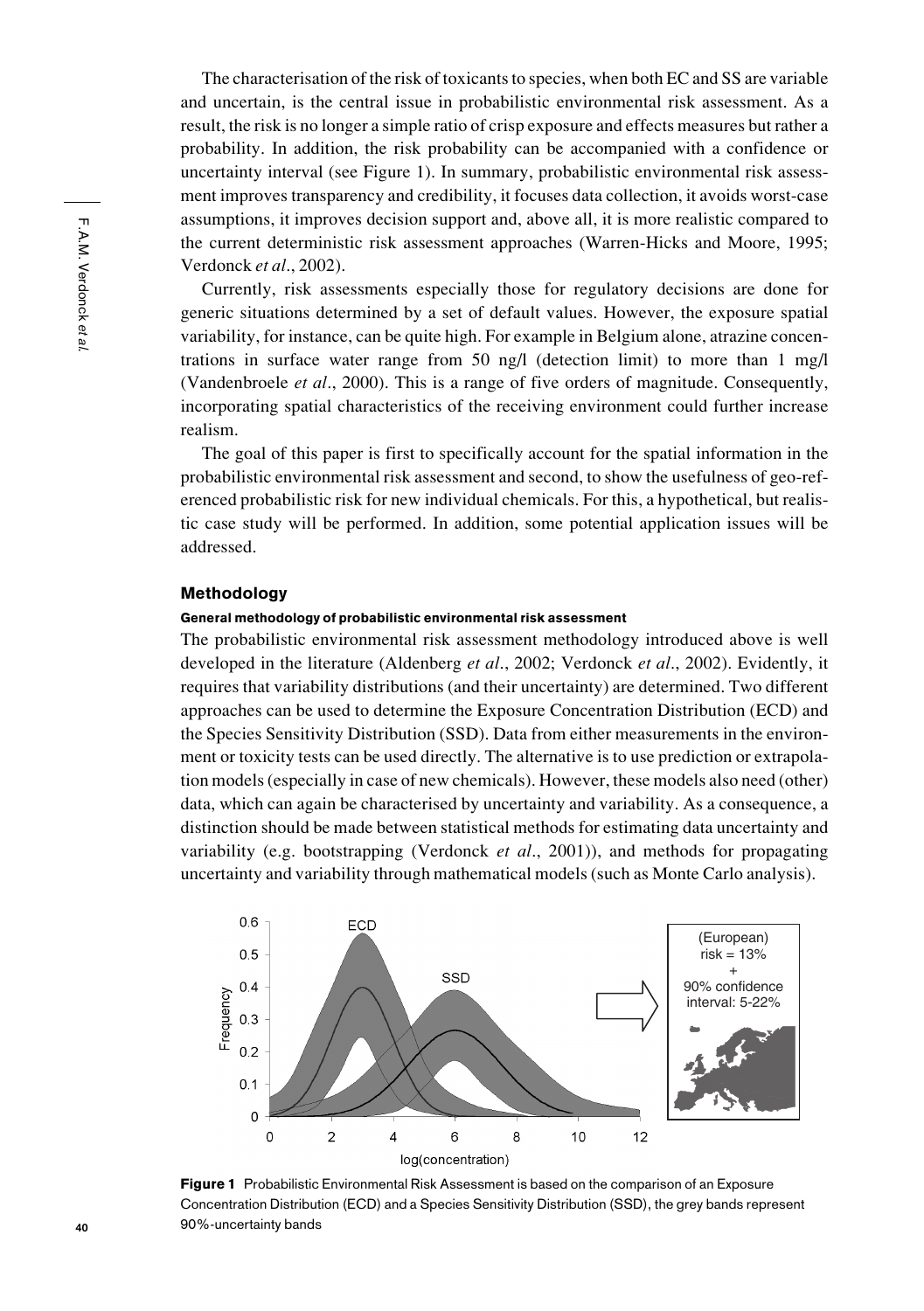Next, it will be discussed in short how to calculate a probabilistic risk and its uncertainty interval. Among all risk calculation techniques available, one method was selected in this study: the probabilistic risk quotient method. The probability of some randomly selected EC exceeding some randomly selected SS can be regarded as a measure of risk (Aldenberg *et al*., 2002). This can be written as:

Risk = P(EC > SS) = 
$$
P\left(\frac{EC}{SS} > 1\right)
$$
 =  $P\left(\log_{10}\left(\frac{EC}{SS}\right) > 0\right)$  =  $P(\log_{10}(EC) - \log_{10}(SS) > 0)$ 

The risk quotient is an index of risk calculated by dividing an exposure estimate (EC) by a toxicity value (SS). Its properties have been well described in the literature (Burmaster and Bloomfield, 1996; Rai *et al*., 1996). The risk quotient estimates are used to define risks to selected species representing an ecosystem. A critical value of the risk quotient may form the basis for regulatory action, including possible collection of more information or performing a more refined analysis (Warren-Hicks and Moore, 1995). In a probabilistic framework, however, EC and SS are regarded as random variables having probability distributions rather than point estimates. As a result, the quotient will also have a probability distribution. The probability of EC exceeding SS (this probability can be considered as a measure of risk of adverse effects) is equal to the probability that the quotient EC/SS becomes larger than one or that  $log_{10}(EC/SS)$  becomes larger than zero (see equation above). This probability can be considered as a measure of risk of adverse effects. When lognormal distributions are assumed for the ECD and the SSD, the risk can be calculated analytically (Verdonck *et al*., 2002). In case the ECD or SSD have a different probability distribution, the risk can always be calculated numerically by means of a Monte Carlo analysis.

## Geo-referenced exposure concentration distribution (geo-ECD)

The ECD can be determined either through monitoring or through modelling. When new, unreleased individual chemicals are assessed, prediction models are the only possibility to determine an ECD. GREAT-ER is such an (aquatic) chemical exposure prediction tool for use within environmental risk assessment schemes. GREAT-ER 1.0 (Geo-referenced Regional Exposure Assessment Tool for European Rivers) calculates the distribution of the ECD of consumer "down-the-drain-chemicals" in surface waters, for individual river stretches as well as for entire catchments. The system uses a geographical information system for data storage and visualisation, combined with simple mathematical models for prediction of chemical fate. An extensive monitoring programme for boron and for Linear Alkylbenzenesulfonate in six European pilot study areas has been performed in order to validate the system. The results illustrate that GREAT-ER can deliver very accurate predictions of chemical concentrations in a river basin, provided reliable input datasets and accurate hydrological and chemical fate models are used (Schowanek *et al*., 2001). GREAT-ER has already built in the idea of refining the exposure assessment by explicitly accounting for the spatial variability (geo-referencing the ECD). Instead of having one lumped ECD for an entire catchment (representing spatial and temporal variability), each river stretch has its own ECD (only representing temporal variability). In other words, the ECD for an entire catchment (ECDtot in the example of Figure 2) has been unlumped into several ECDs (ECD 1, 2 and 3 in the example of Figure 2). A Monte Carlo analysis propagates the temporal variability of the input parameters (such as the river flow). Note that the input uncertainty is not considered here. For this, a second order or two dimensional Monte Carlo would be needed.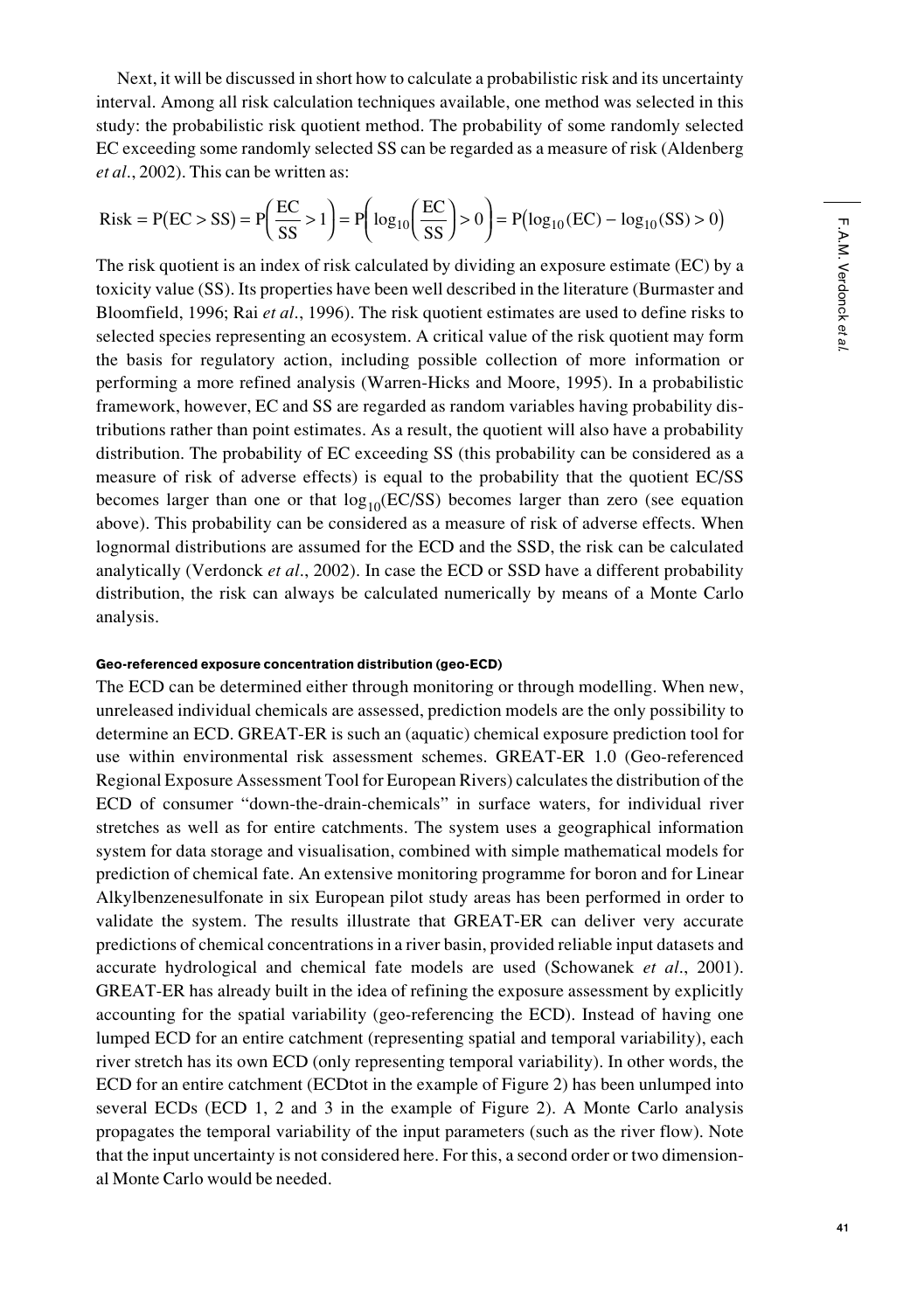## Geo-referenced effects: species sensitivity distribution (geo-SSD)

Geo-referenced risk is only useful when both exposure (ECD) and effects (SSD) are geo-referenced (Verdonck *et al*., 2002). Instead of having one SSD for an entire catchment (representing spatial and other types of variability, SSDtot in the example of Figure 2), each river stretch can have its own SSD (SSD A and B in the example of Figure 2).

Geo-referencing effects/SSD is still a large, unexplored area. Many factors influence a geo-SSD. The species presence is one of them. Several physico-chemical environmental circumstances create ecological niches. These result in different biodiverse communities. For example in a river environment, the community and as a result the SSD, will be different in rivers with large flow and sandy beds compared to rivers with low flow and a bed composed of rocks. Physico-chemical characteristics are also determining the bioavailability and toxicity of, for instance, metals (Janssen *et al*., 2000) and other chemicals. Depending on the metal background concentration, biological communities in these different systems may have differentially acclimated/adapted to the natural presence of metal concentrations resulting in varying community sensitivities (Janssen *et al*., 2000).

Depending on the chemical, one factor will be more important than the other will. It is not the goal of this paper to determine and quantify the most important factors nor to propose a framework of how to determine a geo-SSD. Geo-referenced effects are only used here to illustrate the usefulness of a geo-referenced risk. The usefulness of geo-risk may lead to more research in this area.

In the case study, an empirical approach based on considerable and arguable assumptions is used to determine a geo-SSD to study the environmental effect of a new chemical. The underlying idea of this approach is that a difference should be made between heavily polluted rivers (with low biodiversity) and rivers with a good water quality and high biodiversity. A heavily polluted river does not contain sensitive species. As a result, the SSD of a heavily polluted river will only contain more resistant species. Consequently, the risk of a new chemical affecting the species present in a heavily polluted river will be lower compared to a river with high biodiversity and sensitive species. This factor was only selected to illustrate geo-risk. Naturally, in the long term, the philosophy may be adhered to that all species in all rivers (also the current polluted ones) should be protected and a high biodiversity should be achieved and maintained.

## Geo-referenced risk (Geo-risk)

Finally, once both a geo-ECD and a geo-SSD are determined, a geo-referenced risk can be calculated for every river stretch in a river basin. Figure 2 shows an example. ECDtot and SSDtot are the lumped, non-geo-referenced exposure and effect distributions (reflecting spatial and other types of variability). By geo-referencing the exposure (ECD 1, 2 and 3 in Figure 2), effects (SSD A and B in Figure 2) and the resulting risk assessment, the spatial variability is explicitly accounted for in each local risk assessment and as a result the risk assessment will be more realistic. The combinations of ECD 1 and SSD A and ECD 2 and SSD B give smaller risks (in comparison with the risk from ECDtot and SSDtot) whereas ECD 3 and SSD A will give a higher risk (in comparison with the risk from ECDtot and SSDtot). These local risks can afterwards again be aggregated to a lumped probabilistic risk. For this, an average of only the polluted stretches and weighted by river stretch length was used to resolve any scale-dependencies. More information on aggregation techniques in river basins can be found in Boeije *et al*. (2000).

### Realistic hypothetical case study

The Rupel basin in Belgium was selected as the case study area. The Rupel is a tributary to the river Scheldt. The area is  $6,700 \text{ km}^2$  large and contains the capital city of Belgium,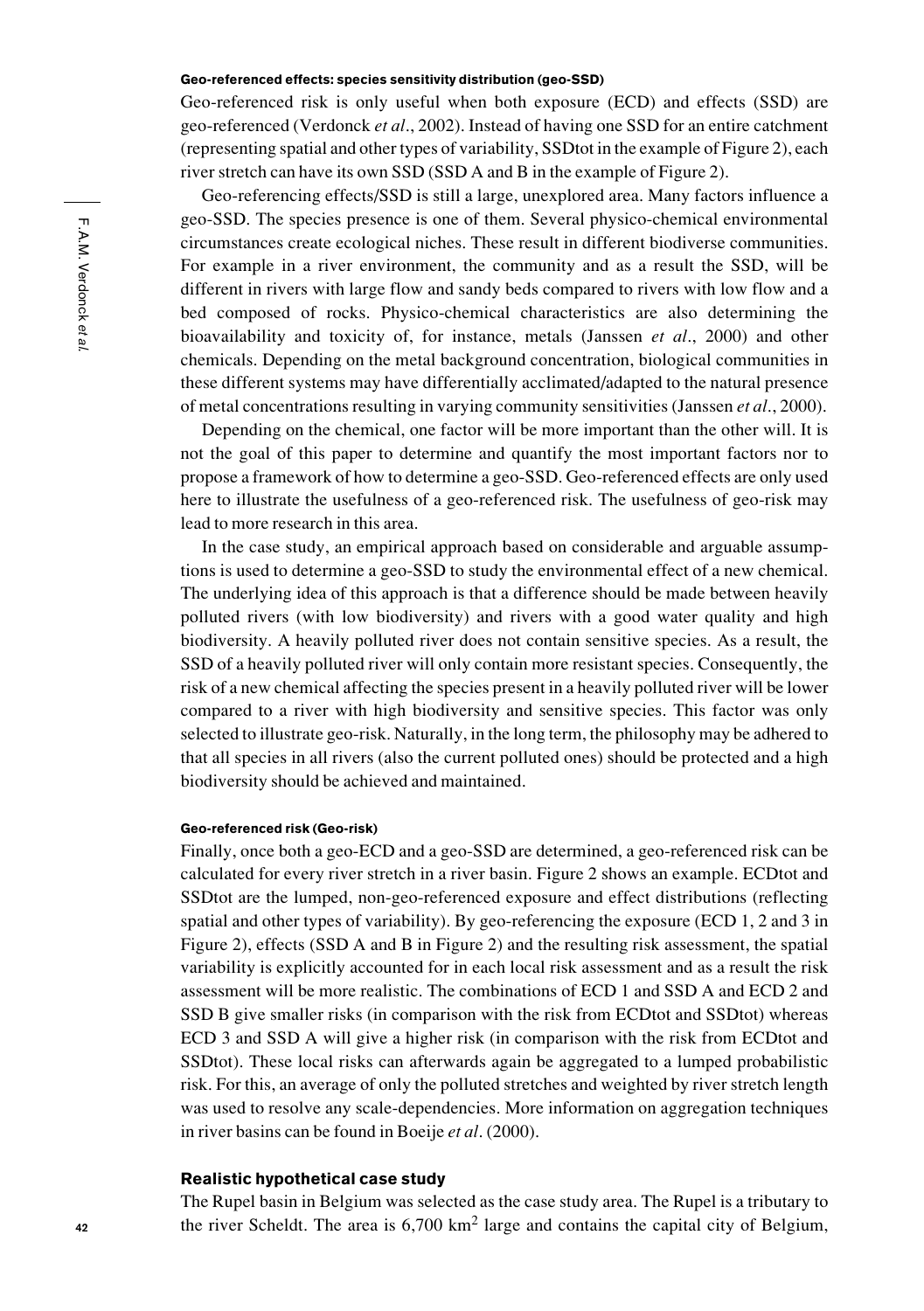

Figure 2 (left) Split up of the lumped ECD and SSD into local ECDs (1, 2, 3) and respectively SSDs (A, B) (right) by geo-referencing the risk analysis, the spatial variability is explicitly accounted for in each river stretch in a river basin

Brussels (Figure 3). The chemical under study is a new, hypothetical anionic surfactant (to be used in detergents) for widespread use, once regulated. Degradation rates, chronic toxicity values and other parameters were chosen as realistic as possible (based on existing literature information of similar chemicals).

Geo-ECDs were predicted using GREAT-ER 1.0 (situation wastewater treatment plant infrastructure 1999) (Verdonck *et al*., 2000). Geo-SSDs were determined based on the empirical biodiversity approach described above. The Belgian biotic index, expressing species sensitivity and biodiversity of macro-invertebrates and ranging from 0 to 10 (De Pauw *et al*., 1986), was used to get an idea about the overall biodiversity in the rivers. The biological monitoring network is rather dense (around 300 monitoring points). Only three categories of SS and biodiversity were determined: (1) moderate-good biodiversity (all species were selected in the SSD), (2) moderate-poor biodiversity (the 30% most sensitive species were removed from the SSD, see also graphically SSD A in Figure 2) and (3) poorvery poor biodiversity (the 50% most sensitive species were removed from the SSD, see SSD B in Figure 2). A log-normal distribution was fitted to the EC simulations and the three SS data sets (ECD and SSD).

Three tiers were simulated to assess the usefulness of a geo-referenced analysis. In the first tier, a non-geo-referenced probabilistic environmental risk assessment was performed (ECDtot and SSDtot). The second tier, the ECD was geo-referenced but the SSD was not (ECD 1, 2, 3, … and SSDtot). And in the third tier, both the ECD and SSD were geo-referenced (ECD 1, 2, 3, … and SSD A, B, …).

# Results and discussion

In the first tier, a non-geo-referenced probabilistic environmental risk assessment of the new chemical was performed on the entire Rupel basin. The resulting risk is 27%. This can be interpreted as the probability that an Environmental Concentration (EC) from a randomly selected river stretch and a randomly selected day in the year will be larger than a randomly selected Species Sensitivity (SS) from a randomly selected river stretch (with high or low biodiversity) (Aldenberg *et al*., 2002). There was no confidence/uncertainty interval calculated for this risk probability.

The results of the geo-referenced probabilistic environmental risk assessment of the new, hypothetical but realistic, chemical on the Rupel basin (tier 3) are visualised in Figure 3 (without uncertainty intervals). The grey pattern indicates how large the risk is (the darker the river, the more the risk). It can be derived from Figure 3 that spatial risks or geo-risks can vary from 0% to larger than 90%. However, the interpretation of these geo-risks is slightly different. They can be interpreted as the probability (for a particular location) that an Environmental Concentration (EC) from a randomly selected day in the year will be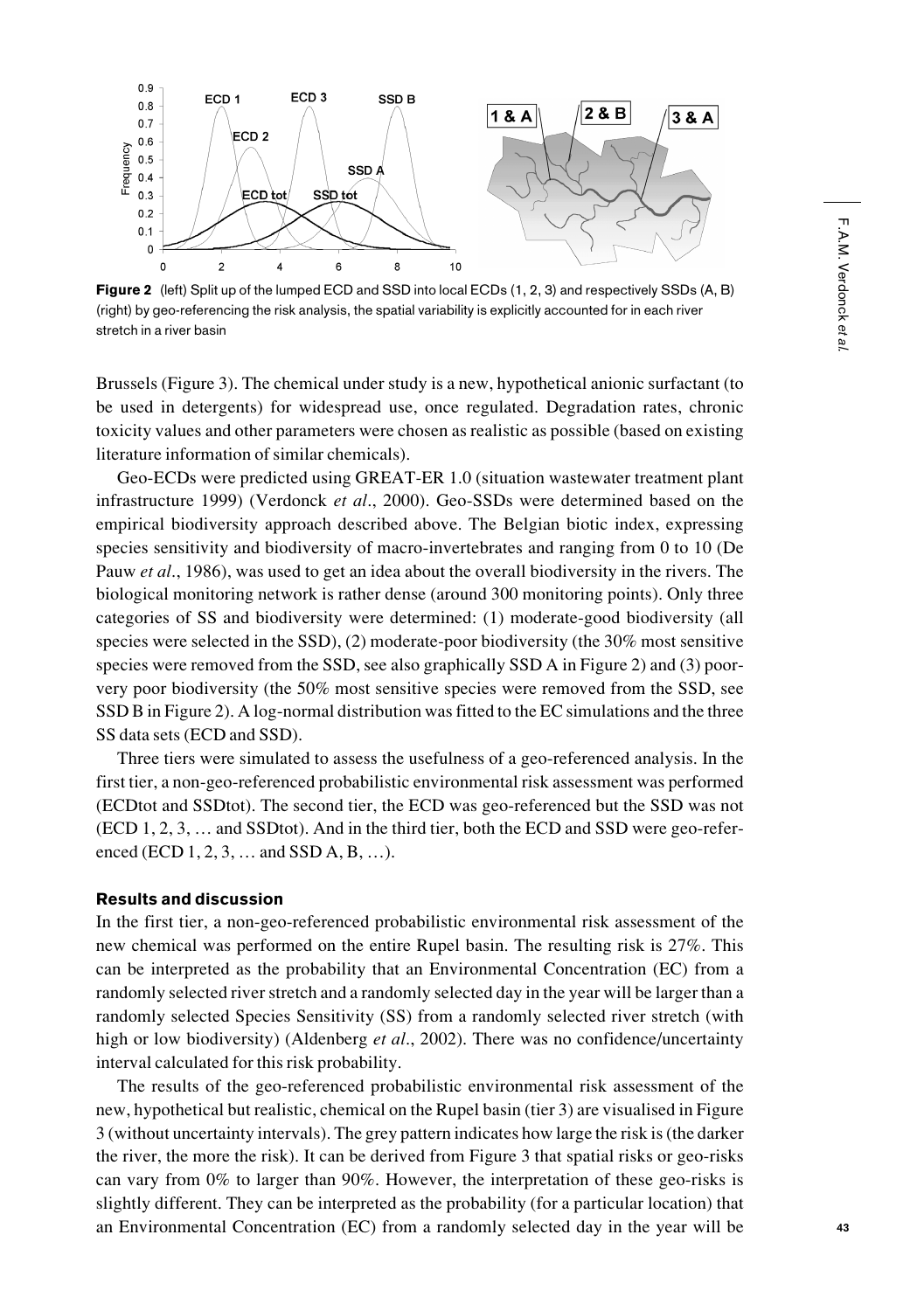larger than a randomly selected Species Sensitivity (SS). For a particular river stretch, the spatial component is no longer needed in the interpretation because the risks are georeferenced. Consequently, the risk assessment is more refined compared to the single number (27% in this case study) from a non-geo-referenced approach. Some rivers have higher risk probabilities of affecting the species, others have lower probabilities. These local risks could again be aggregated to a lumped probabilistic risk. Here, the aggregated risk was weighted by the length of each river stretch and resulted in risk probability of 9%. Georeferencing reduced the risk by a factor 3.

The rivers under risk can now be studied in more detail to find the underlying causes of higher risks: is wastewater treatment plant infrastructure insufficient, under construction or to be improved, are the rivers under risk of high ecological importance, etc…? Such an analysis may help the decision-maker to avoid approving unsafe chemicals or rejecting safe chemicals. For example, the Nete basin (i.e. the Northern subbasin) has in general a very good wastewater treatment plant infrastructure, good water quality (high biodiversity) and low risks although there are some hot spots with large risks. In the Zenne river (i.e. downstream from Brussels, with bad water quality and low biodiversity), large risks were predicted even when the most sensitive species were already eliminated.

This can also be seen in risk river profile plots (see Figure 4) where probabilistic risk is plotted against the distance in the river. The three tiers are shown in Figure 4. In the first tier, a probabilistic environmental risk assessment is performed on catchment level. The calculated risk is 27% (see above) and can therefore be visualised as a straight line (independent of the distance in the river). In the second tier, the geo-risk is calculated based on a geo-ECD and a non-geo-SSD (as in GREAT-ER 1.0). In the last tier, a geo-risk is calculated based on both a geo-ECD and a geo-SSD.

In the most upstream 35 km part of the river, water quality objectives aim for sustainable fish populations. For this, all sensitive and insensitive species were used in the SSD. Consequently, tier 2 and 3 give the same risk profile. However, in the most downstream part of the river (last 40 km, almost near the mouth), water quality is so bad that the biodiversity is very low. Because of that, adding an additional, new chemical will have less/no effect to the sensitive species since they are not present. As a result, the risks for tier 3 are much smaller than for tier 2. Of course, the new chemical will impose additional stress on the existing insensitive species. It must be clear that the factor that was selected in this contribution to determine a geo-SSD should be regarded as an illustration of the



Figure 3 Geo-referenced probabilistic risk (no uncertainty intervals visualised) for a new, hypothetical but realistic, chemical on the Rupel basin in Belgium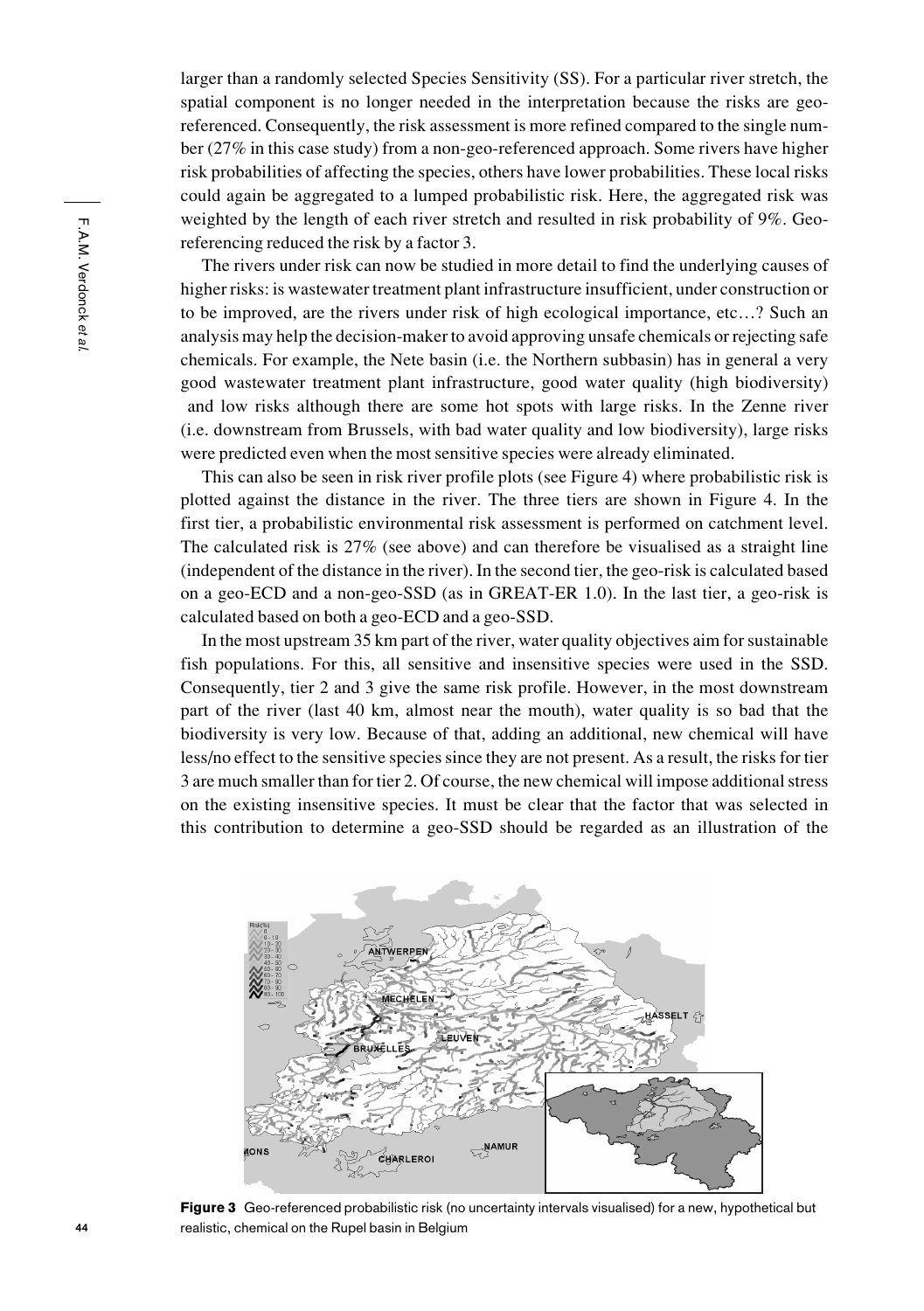

Figure 4 Probabilistic risk (of adding a new chemical) river length profile plot starting in the "Grote Gete", "Demer", "Dijle" and ending in the "Rupel" in the Rupel basin (Belgium)

methodology and points to the need of further development of a geo-referenced effect analysis (SSD).

An additional bottleneck for geo-referenced probabilistic environmental risk assessment may be data availability. The more information one wants to incorporate (to make the probabilistic environmental risk assessment more realistic), the more data will be needed. Data acquisition and management is however improving rapidly and will warrant the future application of the proposed methodology.

## **Conclusions**

A geo-referenced probabilistic environmental risk assessment framework was developed and illustrated with a hypothetical, but realistic case study. Geo-referencing makes the risk assessment more realistic as spatial information is explicitly accounted for i.e. less spatial variability is lumped in the probabilistic environmental risk assessment and therefore, this is useful for assessing risk of new individual chemicals. In this case study, the probabilistic risk was reduced by a factor 3 by accounting for more geographical information. In addition, it was also highlighted that geo-referencing effects (species sensitivity distribution) is now still a largely unexplored area but has important potential to improve probabilistic environmental risk assessments.

# Acknowledgements

This research was funded by a scholarship from the Flemish Institute for the Improvement of Scientific-Technological Research in the Industry (IWT). I would also like to thank B-IWA (Belgian branch of IWA) for financial support to attend the IWA Young Researchers Conference.

# References

Aldenberg, T., Jaworska, J.S. and Traas, T.P. (2002). Normal species sensitivity distributions and probabilistic ecological risk assessment. Pages 49–102 *in* L. Posthuma, G.W. Suter II, and T.P. Traas, editors. *Species Sensitivity Distributions in Ecotoxicology*. Lewis Publishers.

Boeije, G.M., Wagner, J.-O., Koormann, F., Vanrolleghem, P.A., Schowanek, D. and Feijtel, T.C.J. (2000). New PEC definitions for river basins applicable to GIS-based environmental exposure assessment. Contribution to GREAT-ER #8. *Chemosphere*, **40**, 255–265.